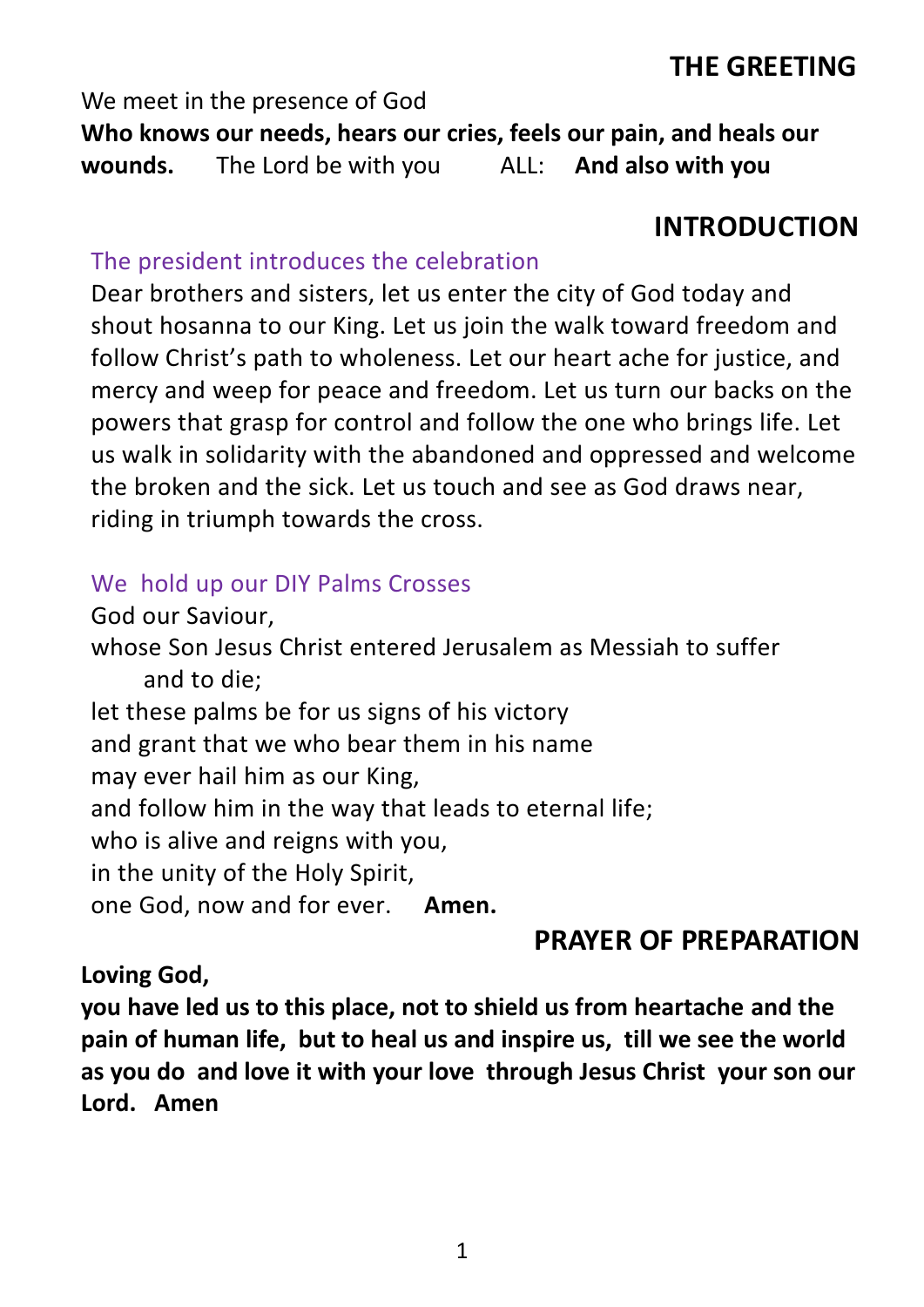# **PRAYER OF CONFESSION**

Jesus says, 'Repent, for the kingdom of heaven is close at hand.' As we worship almighty God, let us say sorry for our wrong doings and be confident in God's promise of forgiveness.

**All: O God, you know us well. We are quick to speak of faith, but slow to live it fully. We shout "hosanna" as Jesus approaches, as did the people of Jerusalem many years ago; but we do not want him to come too close -- not close enough to really see…**

*Silent Confession*

Leader: And we pray together…

**All: O God, you know us well. We are quick to claim faith in Jesus as our Lord and Saviour; but, like the throng who greeted his entry into Jerusalem, we are fickle, slow to live fully and everywhere as faithful disciples. We know where we fail…**

*Silent Confession*

Leader: And we pray together…

**All: O God, you know us well. We are quick to want the blessings of faithfulness; but, like the Twelve who spent the last week with him, we are slow to accept the pain and suffering of authentic Christ-like living. Forgive our weakness and fear…**

*Silent Confession*

# **WORDS OF ASSURANCE & ABSOLUTION**

The Lord is God. The Lord brings light to those in darkness, forgiveness to those who truly confess, and pardon to all who seek to follow Jesus. Rejoice that the steadfast love of the Lord endures forever and ever. In the name of Jesus the Christ, **+**receive the love that never dies and never fails. **Amen.**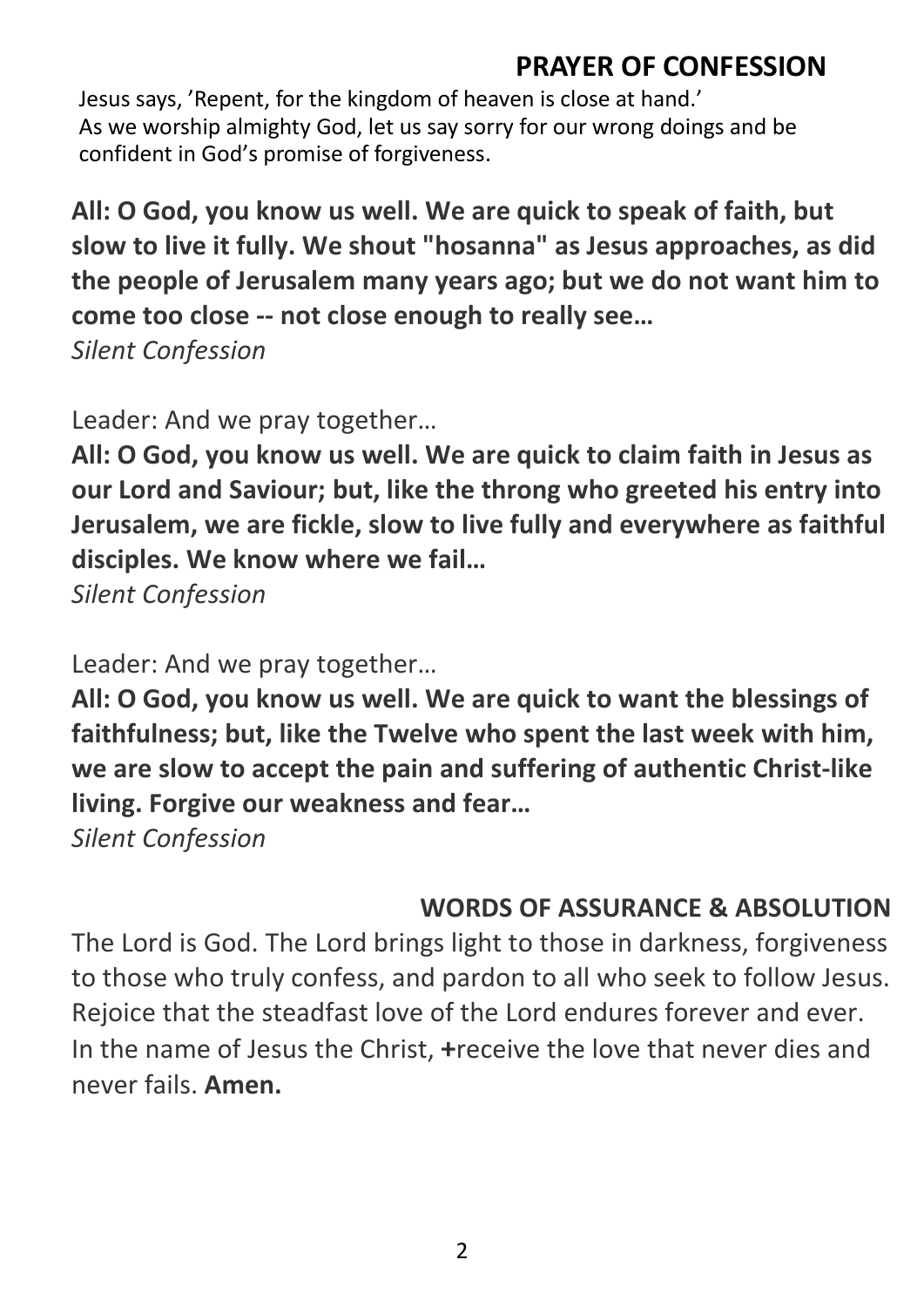# **THE COLLECT**

#### The **COLLECT** (is the prayer for the day) is said

True and humble king, hailed by the crowd as Messiah: grant us the faith to know you and love you, that we may be found beside you on the way of the cross, which is the path of glory. **Amen.**

#### CHOIR led

# *HYMN*

## **THE READING**

# **Hear the Passion of our Lord Jesus Christ according to Saint ….chap….verses…**

For the word of God in Scripture ALL : **Thanks be to God**

## **SERMON**

## **THE CREED**

**We believe in God the Father, from whom every family In heaven and in earth is named.**

**We believe in God the Son, Who lives in our hearts through faith, and fills us with his love.**

**We believe in God the Holy Spirit, who strengthens us with power from on high. We believe in one God;**

**Father, Son and Holy Spirit. Amen**

## **THE INTERCESSIONS**

#### Let us pray

The prayers are then said. This response may be used: Lord in your mercy **ALL: Hear our prayer**

At the end, the intercessor may say:

Merciful God **ALL: accept these prayers for the sake of your son our Saviour Jesus Christ.**